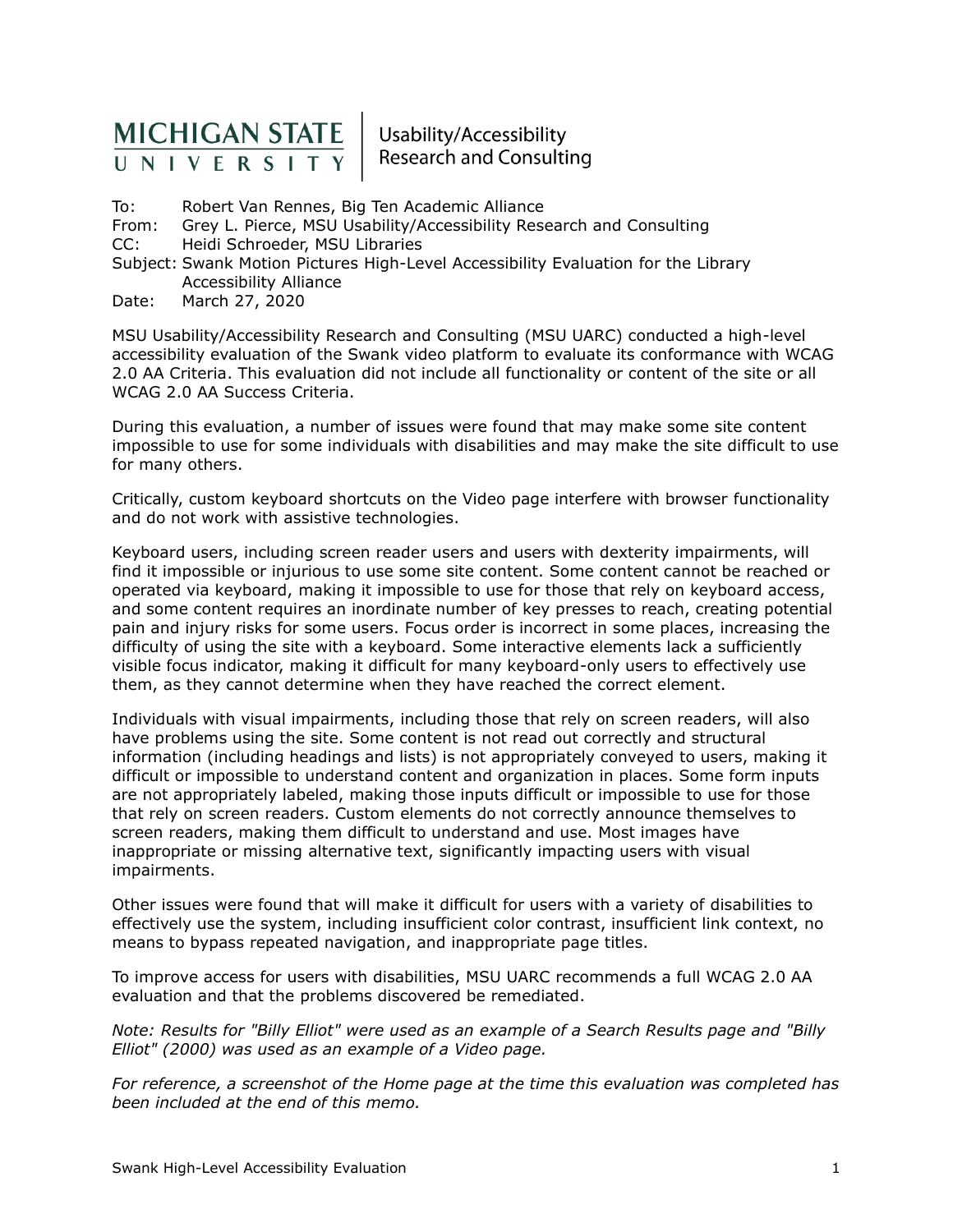### High-Level Findings

#### **Document Structure**

- Headings are not appropriately structured throughout the site. [[WCAG 2.0 SC 1.3.1](http://www.w3.org/TR/UNDERSTANDING-WCAG20/content-structure-separation-programmatic.html)]
	- $\circ$  On the Home page (Title tab), "All" should be an h2, not an h3, and should be grouped under an h1
	- o On the Home page (Category tab), "Recently Added", "Recently Watched", "Action", etc. should be h2s, not h3s, and should be grouped under an h1
	- o On the Home page (Category tab), "See All" text shouldn't be part of headings
	- o In the Advanced Search panel, "Advanced Search" should be tagged as an h2, not an h3
	- o On the Search Results page, "Search Results" should be tagged as an h1, not an h3
	- $\circ$  On the Video page, movie title (e.g., "Billy Elliot") should be tagged as an h1, not an h2
	- o On the Video page, "Synopsis", "Audio Languages", etc. should be tagged as h2s, not h5s
	- o In the Keyboard Shortcuts lightbox on the Video page, "Keyboard Shortcuts" should be tagged as a heading (h1)
	- $\circ$  In the Keyboard Shortcuts lightbox on the Video page, "Global" and "When Focused on Player" should be tagged as h2s, not h3s
- On the Home and Search Results pages, lists of movies are not coded as programmatic lists. [[WCAG 2.0 SC 1.3.1](http://www.w3.org/TR/UNDERSTANDING-WCAG20/content-structure-separation-programmatic.html)]
- In the Keyboard Shortcuts lightbox on the Video page, lists under "Global" and "When Focused on Player" are not coded as programmatic lists. [[WCAG 2.0 SC 1.3.1](http://www.w3.org/TR/UNDERSTANDING-WCAG20/content-structure-separation-programmatic.html)]
- On the Home page (Category tab), carousel content that is not on screen is read out (i.e., movies in lists that require hitting the previous or next buttons to see). [WCAG [2.0 SC 1.3.1](http://www.w3.org/TR/UNDERSTANDING-WCAG20/content-structure-separation-programmatic.html)]

### **Keyboard Support**

- On the Home page (Category tab), carousel previous and next buttons cannot be reached via keyboard. [[WCAG 2.0 SC 2.1.1](http://www.w3.org/TR/UNDERSTANDING-WCAG20/keyboard-operation-keyboard-operable.html)]
- On the Home page (Category tab), "See All" links cannot be reached via keyboard. [[WCAG 2.0 SC 2.1.1](http://www.w3.org/TR/UNDERSTANDING-WCAG20/keyboard-operation-keyboard-operable.html)]
- In the Advanced Search panel, opening dropdowns via the Enter key erroneously submits the form. [[WCAG 2.0 SC 2.1.1](http://www.w3.org/TR/UNDERSTANDING-WCAG20/keyboard-operation-keyboard-operable.html)]
- On the Video page, video time and volume sliders cannot be reached via keyboard. [[WCAG 2.0 SC 2.1.1](http://www.w3.org/TR/UNDERSTANDING-WCAG20/keyboard-operation-keyboard-operable.html)]
- In the Keyboard Shortcuts lightbox on the Video page, "x" (close button) cannot be reached via keyboard. [[WCAG 2.0 SC 2.1.1](http://www.w3.org/TR/UNDERSTANDING-WCAG20/keyboard-operation-keyboard-operable.html)]
- On the Home page (Category tab), keyboard users are forced to move focus through all items in carousels, rather than navigating as mouse users do (moving only through visible items and previous/next buttons). This results in users needing to make over 1,000 key presses to get to content later in the page. [[WCAG 2.0 SC](http://www.w3.org/TR/UNDERSTANDING-WCAG20/keyboard-operation-keyboard-operable.html)  [2.1.1](http://www.w3.org/TR/UNDERSTANDING-WCAG20/keyboard-operation-keyboard-operable.html), [WCAG 2.0 SC 2.4.3](http://www.w3.org/TR/UNDERSTANDING-WCAG20/navigation-mechanisms-focus-order.html)]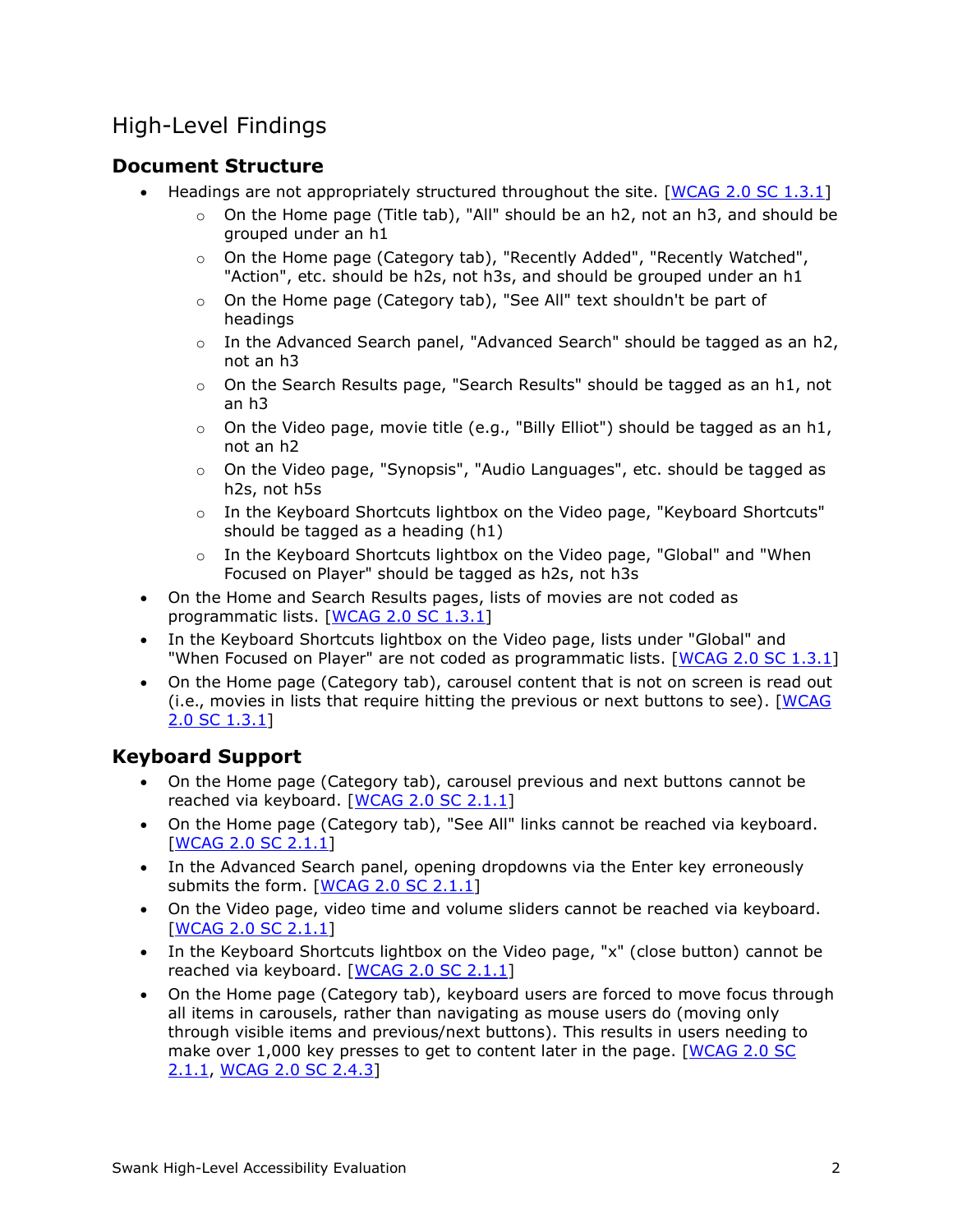- On the Video page, keyboard shortcuts conflict with basic browser usage (e.g., Ctrl+K to access browser search bar plays/pauses video, typing "m" into the Swank search input mutes the video). [[WCAG 2.0 SC 2.1.1](http://www.w3.org/TR/UNDERSTANDING-WCAG20/keyboard-operation-keyboard-operable.html), [WCAG 2.0 CR 4\]](https://www.w3.org/TR/UNDERSTANDING-WCAG20/conformance.html)
- On the Video page, keyboard shortcuts do not work when screen reader is in use. [[WCAG 2.0 SC 2.1.1](http://www.w3.org/TR/UNDERSTANDING-WCAG20/keyboard-operation-keyboard-operable.html), [WCAG 2.0 CR 4\]](https://www.w3.org/TR/UNDERSTANDING-WCAG20/conformance.html)
- Focus incorrectly goes to the page behind "Loading Content Please Wait" messages when they are present. [[WCAG 2.0 SC 2.4.3](http://www.w3.org/TR/UNDERSTANDING-WCAG20/navigation-mechanisms-focus-order.html)]
- On the Home page, focus incorrectly goes to the currently active Display tab text (i.e., "Title" or "Category") when it is not interactive. [[WCAG 2.0 SC 2.4.3](http://www.w3.org/TR/UNDERSTANDING-WCAG20/navigation-mechanisms-focus-order.html)]
- On the Video page, focus incorrectly goes to the page behind the Keyboard Shortcuts lightbox when it is open.  $[WCAG 2.0 SC 2.4.3]$  $[WCAG 2.0 SC 2.4.3]$  $[WCAG 2.0 SC 2.4.3]$
- Focus is not sufficiently visible on dropdowns and buttons throughout the site. [\[WCAG 2.0 SC 2.4.7\]](http://www.w3.org/TR/UNDERSTANDING-WCAG20/navigation-mechanisms-focus-visible.html)

#### **Navigation**

- Page titles do not describe page contents (e.g., "Search Results" should be in the title of the Search Results page) and do not provide the site name (i.e., "Swank"). [\[WCAG 2.0 SC 2.4.2\]](http://www.w3.org/TR/UNDERSTANDING-WCAG20/navigation-mechanisms-title.html)
- The target of the "Michigan State University" link at the top of pages is not clear to users (it does not go to the Michigan State University homepage). [\[WCAG 2.0 SC](http://www.w3.org/TR/UNDERSTANDING-WCAG20/navigation-mechanisms-refs.html)  [2.4.4\]](http://www.w3.org/TR/UNDERSTANDING-WCAG20/navigation-mechanisms-refs.html)
- No means to bypass repeated navigation exists (no h1 at the start of unique page content and no "Skip to Main" link provided). [\[WCAG 2.0 SC 2.4.1\]](http://www.w3.org/TR/UNDERSTANDING-WCAG20/navigation-mechanisms-skip.html)

#### **Forms and Data Submission**

- On the Home page, dropdowns (e.g., Category, Sort) are not labeled. [\[WCAG 2.0 SC](http://www.w3.org/TR/UNDERSTANDING-WCAG20/minimize-error-cues.html)  [3.3.2\]](http://www.w3.org/TR/UNDERSTANDING-WCAG20/minimize-error-cues.html)
- On the Video page, radio buttons in the video settings popup are not programmatically associated with grouping labels (e.g., "english (united states)" and "Audio"). [\[WCAG 2.0 SC 3.3.2\]](http://www.w3.org/TR/UNDERSTANDING-WCAG20/minimize-error-cues.html)

#### **Images**

- "Michigan State University" image at top of pages does not have alternative text. [\[WCAG 2.0 SC 1.1.1\]](https://www.w3.org/TR/UNDERSTANDING-WCAG20/text-equiv-all.html)
- On the Home and Search Results pages, movie posters are decorative, and should have null alt attributes, and "Generic Poster" would not be appropriate alternative text if alternative text were needed. [\[WCAG 2.0 SC 1.1.1\]](https://www.w3.org/TR/UNDERSTANDING-WCAG20/text-equiv-all.html)
- On the Search Results page, "x" in search input does not have appropriate alternative text. [\[WCAG 2.0 SC 1.1.1\]](https://www.w3.org/TR/UNDERSTANDING-WCAG20/text-equiv-all.html)

#### **Color and Visual Characteristics**

• Blue text on dark green background (e.g., "Go to Advanced Search" when focused; "Content Catalog" when focused on Video page), light grey text on white (instructions in inputs in Advanced Search panel, e.g., "YYYY"), grey on white ("x" icon in search input on Search Results page), white text on light green (e.g., "Success", "Copied Copy Direct Link to clipboard", "x" in copy link lightbox on Video page), and light grey on white ("Search" in text input, "x" in Keyboard Shortcuts lightbox on Video page) have insufficient contrast. [\[WCAG 2.0 SC 1.4.3\]](http://www.w3.org/TR/UNDERSTANDING-WCAG20/visual-audio-contrast-contrast.html)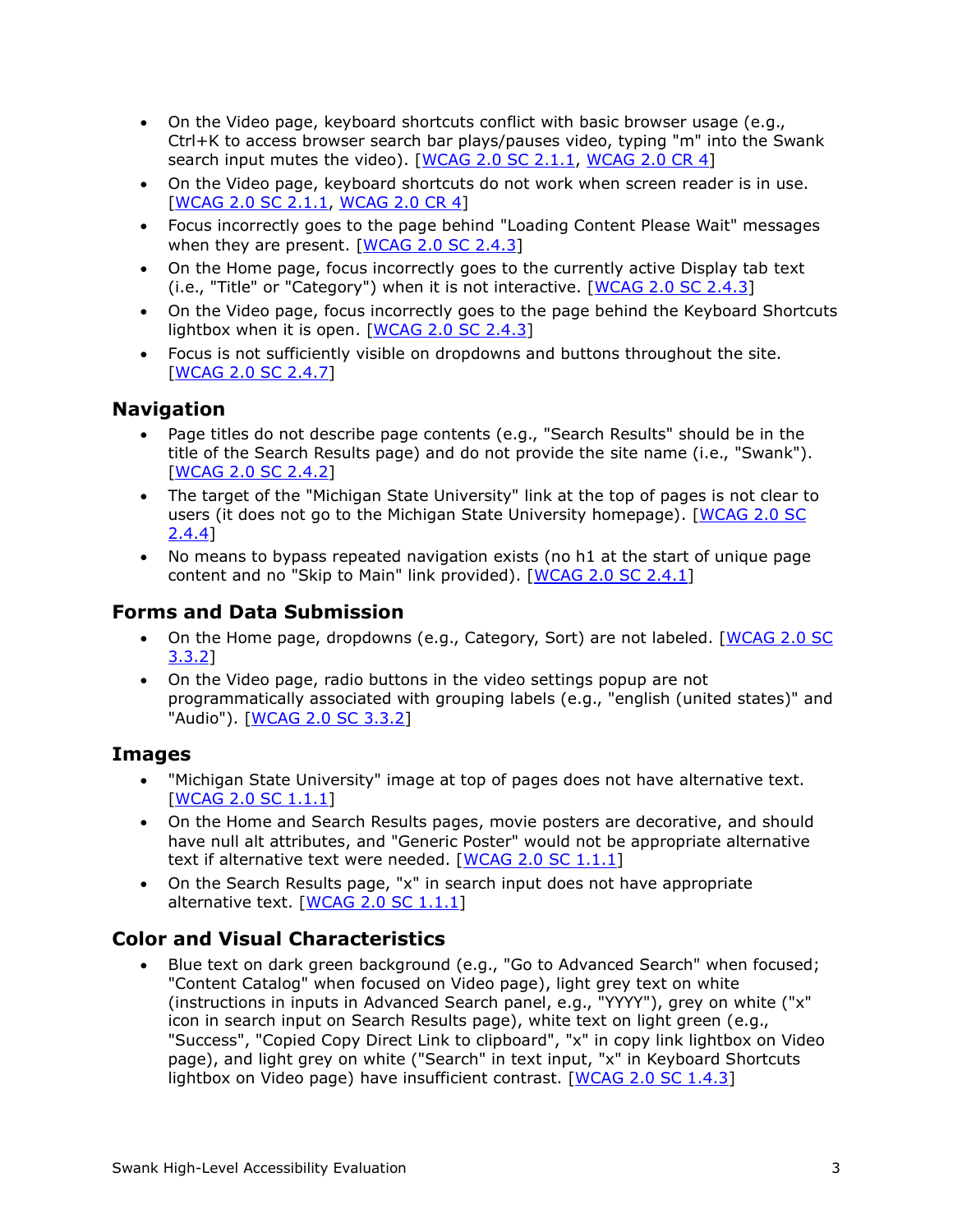#### **Custom Elements and Dynamic Content**

- Screen readers are not notified when "Loading Content Please Wait" messages appear. [\[WCAG 2.0 SC 4.1.2\]](http://www.w3.org/TR/UNDERSTANDING-WCAG20/ensure-compat-rsv.html)
- Screen readers are not notified when the Advanced Search panel is expanded or collapsed. [\[WCAG 2.0 SC 4.1.2\]](http://www.w3.org/TR/UNDERSTANDING-WCAG20/ensure-compat-rsv.html)
- On the Home page, roles and values (i.e., that they are tabs and whether they are selected) are not provided for "Title" and "Category" tabs. [\[WCAG 2.0 SC 4.1.2\]](http://www.w3.org/TR/UNDERSTANDING-WCAG20/ensure-compat-rsv.html)
- On the Home page, role and value (i.e., that they expand/collapse and whether they are expanded or collapsed) are not provided for dropdowns (e.g., Category, Sort dropdowns), and screen readers are not notified when they are opened or closed. [\[WCAG 2.0 SC 4.1.2\]](http://www.w3.org/TR/UNDERSTANDING-WCAG20/ensure-compat-rsv.html)
- On the Home page, screen readers are not notified when Category or Sort dropdowns are activated and page contents are updated. [\[WCAG 2.0 SC 4.1.2\]](http://www.w3.org/TR/UNDERSTANDING-WCAG20/ensure-compat-rsv.html)
- On the Video page, screen readers are not notified when "Success" messages appear after activating Copy Link buttons. [\[WCAG 2.0 SC 4.1.2\]](http://www.w3.org/TR/UNDERSTANDING-WCAG20/ensure-compat-rsv.html)
- On the Video page, screen readers are not notified when video controls are activated (e.g., mute, video settings, full screen). [\[WCAG 2.0 SC 4.1.2\]](http://www.w3.org/TR/UNDERSTANDING-WCAG20/ensure-compat-rsv.html)

#### **Audio and Video Media**

• Audio description of visual content in videos is not provided. [\[WCAG 2.0 SC 1.2.5](http://www.w3.org/TR/UNDERSTANDING-WCAG20/media-equiv-audio-desc-only.html)]

#### **Usability Observations**

• On the Video page, proper names in the video settings popup are not capitalized (e.g., "english", "united states", "french", "france").

Disclaimer: This high-level evaluation was conducted for the Library Accessibility Alliance, and represents a good faith effort conducted within a limited time frame. It should not be assumed to be complete or free from error. No warranties or guarantees are implied. UARC is not responsible for direct, indirect, or incidental damages based on this work; its use or interpretation by any individual, group, or organization; or on conditions beyond our control.